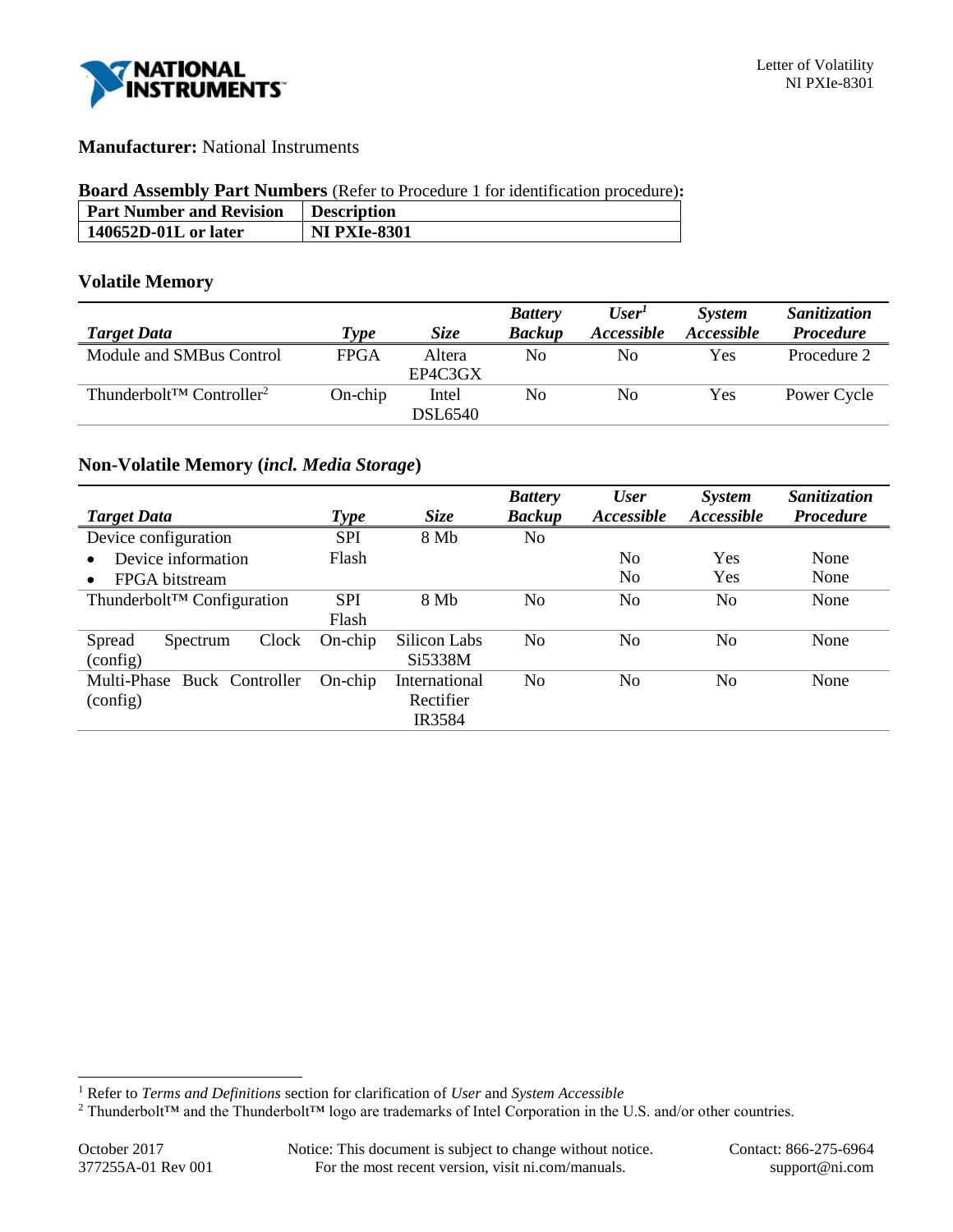

# **Procedures**

### **Procedure 1 – Board Assembly Part Number identification:**

To determine the Board Assembly Part Number and Revision, refer to the label applied to the surface of your product. The Assembly Part Number should be formatted as "######a-##L".

# **Procedure 2 – Module and SMBus Control FPGA:**

To clear the Module and SMBus Control FPGA, remove auxiliary power from the module using one of the following two methods:

- 1. Remove Mains power from the chassis
- 2. Eject the module from the chassis for a few seconds